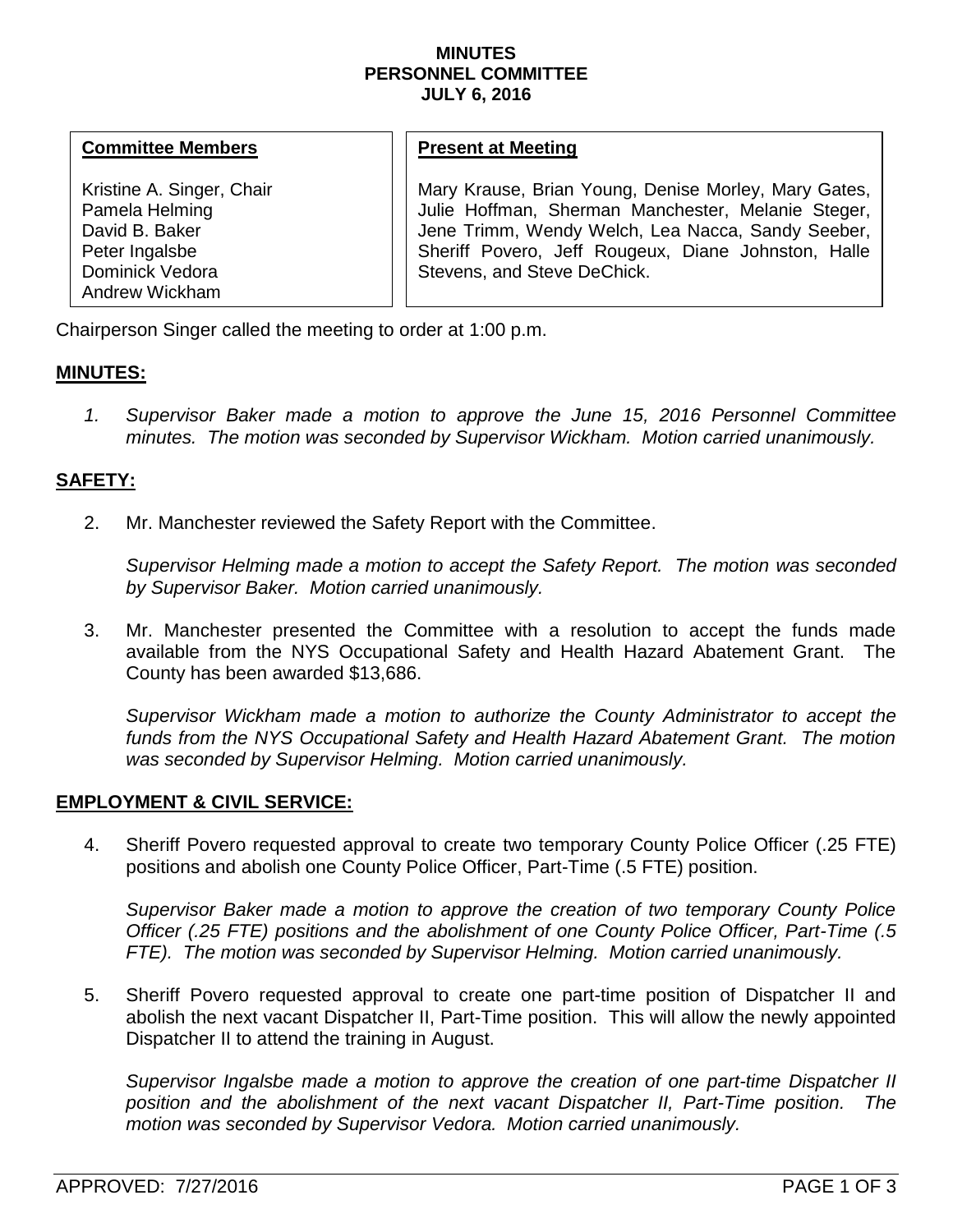### **MINUTES PERSONNEL COMMITTEE JULY 6, 2016**

### **EMPLOYMENT & CIVIL SERVICE (CONTINUED):**

*The agenda item for the creation of two County Police Officer, Part-Time positions has been pulled.*

6. Jeff Rougeux requested approval to abolish a vacant position of Senior Workforce Development Counselor and create a position of Human Services Worker for the Probation Department.

*Supervisor Baker made a motion to approve the creation one Human Services Worker position and the abolishment of a vacant Senior Workforce Development Counselor position*  for the Probation Department. The motion was seconded by Supervisor Helming. Motion *carried unanimously.*

*7.* Diane Johnston requested approval to create a position of Nurse Practitioner for Community Mental Health Services. The creation of this position would allow one contracted Nurse Practitioner to be eliminated. The individual appointed to this position would be hired at Step 8 due to the extensive experience required for this position. A future resolution will be prepared at the time of appointment to request a step adjustment.

*Supervisor Baker made a motion to approve the creation of one Nurse Practitioner for Community Mental Health Services. The motion was seconded by Supervisor Helming. Motion carried unanimously.*

*8.* Chairman Singer, on behalf of Thomas Harvey, requested approval to create a position of Associate Planner for the Planning Department.

*Supervisor Vedora made a motion to approve the creation of one Associate Planner position*  for the Planning Department. The motion was seconded by Supervisor Baker. Motion *carried unanimously.*

# **OTHER:**

9. Ms. Hoffman requested authorization from the Committee to apply for the SUNY Workforce Development Grant for 2016-2017. The grant funds would be used to provide leadership, safety and professional development training.

*Supervisor Wickham made a motion to authorize the County to apply for the SUNY Workforce Development Grant for 2016-2017. The motion was seconded by Supervisor Baker. Motion carried unanimously.* 

#### **INFORMATION ITEMS:**

10. Ms. Morley updated the Committee that RFPs will be sent out for workers compensation claims administration and short-term disability claims administration. Two Insurance Committee members will be included in on the review process. Transition will take three months with an effective date of January 1, 2017.